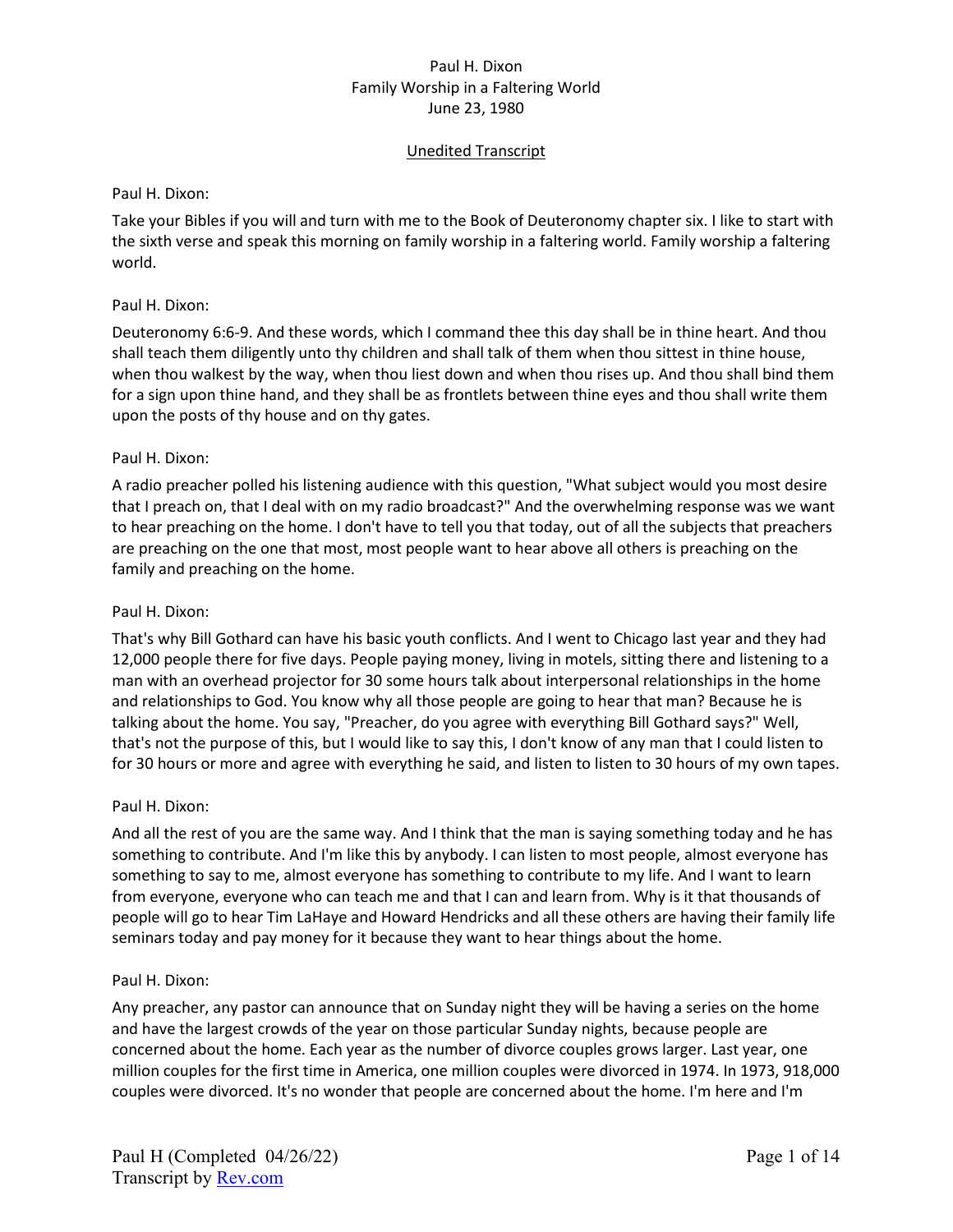confident that these missionaries are concerned about their homes. I know that you pastors are concerned about your homes. We're concerned about the homes of other people and those we minister to, but we're concerned about ours, we'd better be.

## Paul H. Dixon:

In fact, fellows, I think we'd better get down to business, you'd be surprised how many wives I've had come to me saying, "How do you get your husband, who teaches all these people the Word of God to teach you the Word of God?" We have a responsibility men, standing in these pulpits, standing in these classrooms, teaching the Bible to everyone else, to teach the Bible to our wives, to teach the Bible to our children. It's commanded in the Word of God. Deuteronomy 6:6-7 says, we are to diligently teach our children by word and by example. In Proverbs 6:20 and 21, my son keep thy father's commandment and forsake not the law of thy mother. Bind them continually upon thine heart and tie them about thy neck.

## Paul H. Dixon:

Quite obviously, this injunction goes beyond mere human commands. And it's talking about the precepts of God that we're to be teaching in our family. Surely, somehow we have to come up with a regular, systematic plan of instruction where we're going to be giving out the Bible in our families. In Ephesians 6:4, the Word of God talks about teaching our children in the nurture and admonition. In fact, I think we ought to turn to it. Turn Ephesians 6:4. I want you to mark this in your Bible if you've never marked it before. Ye fathers provoke not your children in wrath, but bring them up in the nurture and admonition of the Lord. The word nurture has to do with teaching by deed. The word admonition has to do with teaching by word.

### Paul H. Dixon:

It is our responsibility, men, women to discipline our children. I believe you ought to spank kids. I believe you ought to have rules in your home. I believe we need to train our families through outward discipline by deed, but that's not enough. There also needs to be discipline by word. There needs to be training by word. And I think sometimes we lose sight of what discipline is all about. The ultimate goal of all discipline is eventually self discipline. What we're trying to do is train that child so he can become a servant of God. And so he will know what the precepts of the Word of God have to say to him and so he can apply them to his life. Family worship is not only commanded by the word, it's compelled by the world we live in. The public schools, television, radio, the newspapers, magazines constantly delude our families with teaching that is anti God.

### Paul H. Dixon:

The situation grows worse every day and we know it. And what we have to do is like Nehemiah in chapter three, is build walls around our homes. And the only way that we can build these walls around our homes is through the Word of God. But you know what the average Christian parents doing today? The average Christian parents taking their kids to church and most of the people here this morning, I'm sure would be those who'd go Sunday morning, Sunday night, Wednesday night, every night to the revival meeting, the missionary conference about the Bible conference and look folks I'm for that. But we usually park our kids in the pew and we say, "Okay, now you listen." And so we're saying, "Pastor, missionary, evangelist, Bible teacher, you train our kids. You teach them the Bible." And then we even go one step beyond that and when things start going tough, we go up to the pastor and we say, "Now, pastor, we need a youth director in our church.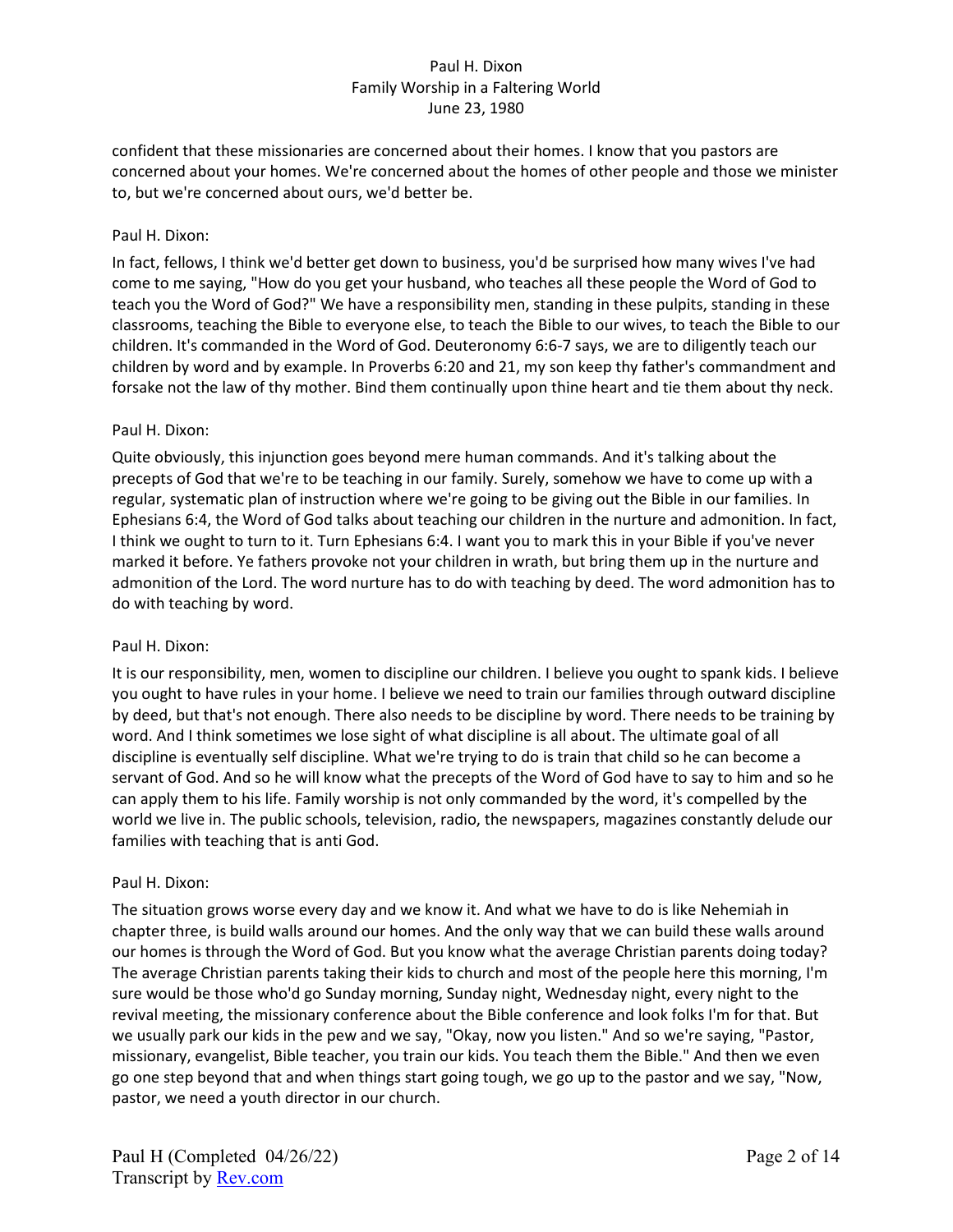## Paul H. Dixon:

Or we're having problems with our young people and so we need to call a full time youth director. And so he can help us out with our problems. And so we call them the youth director and what we're saying is, and don't get me wrong. I'm for youth directors. But what we're saying is, "Okay, youth directors, now you do the job. Pastor, you do the job. Youth director, you do the job. Sunday school teacher, you train our children in the Bible." And then we start our Christian school and don't get me wrong, I'm for Christian schools, thank God for this one. Thank God for every Christian elementary school, high school, college, Bible school, seminary. But we put them in the Christian school, and we say, "All of you Christian school teachers now you train our children in the things of God." Wait a minute, that's not what Deuteronomy 6:6-7 said.

## Paul H. Dixon:

God, didn't say all of you other people, you train the kids. He said, "You parents, you Christian parents who've received the Word of God and have applied it to your life, you have a responsibility to diligently teach your children." And the biggest problem is, we're leaving the job up to the church and the schools and we're dropping the ball when we need to be fulfilling the responsibility ourselves. But for many people, they desire to do this. They just don't have the design. They purpose, they purpose, they plan. They say, "I want to have a family altar. We're going to study the Bible. We're going to read the Bible. We're going to pray in our home," but they don't have a plan. For years, I've preached on the importance of family altars.

## Paul H. Dixon:

I go to church and every once in a while, not every meeting, but frequently, I'll preach one entire service on the importance of studying the Bible and having family altar and I'll give an invitation and couples will come forward. And I always feel a responsibility. You fellows, when you get out and preach, it's one thing to tell people to do something, it's something else to give them the tools so they can do it. We tell people, "Go out and win souls," but they don't know how. They want to, but they don't know how. We tell people, "Okay, you have a quiet time," but they don't know how.

# Paul H. Dixon:

We say, "Okay, have family worship," but they don't know how. I'd get them together, I'd tell them how. I'd tell them how I was doing it. Though just one problem, I didn't like how I was doing it. Because I knew down deep inside that I wasn't doing what Deuteronomy 6:6-7. Oh, I'd tell them about Richard De Haan's Daily Bread. Don't get me wrong, I'm for Richard De Haan's Daily Bread, but that's not Deuteronomy 6:6-7. I'd tell them about the Bible story books, that's great, but that's not Deuteronomy 6:6-7. I'd tell him about how we would dramatize Bible stories when Scott was a little boy, but that's not Deuteronomy 6:6-7. Well, I mean, this thing started eating on me.

### Paul H. Dixon:

Back last summer, I took my old college doctrine's book and I took my family and for the entire summer, I taught the doctrine of God to my family and it was profitable. But I went home and I still said, "Now, where am I going to go from here? What's the next step?" I still wasn't satisfied. I started working on a plan to systematically study the Word of God. And the plan that I'm going to give you right now, centers on the New Testament. It can be expanded to the Old Testament, but it centers on the New Testament.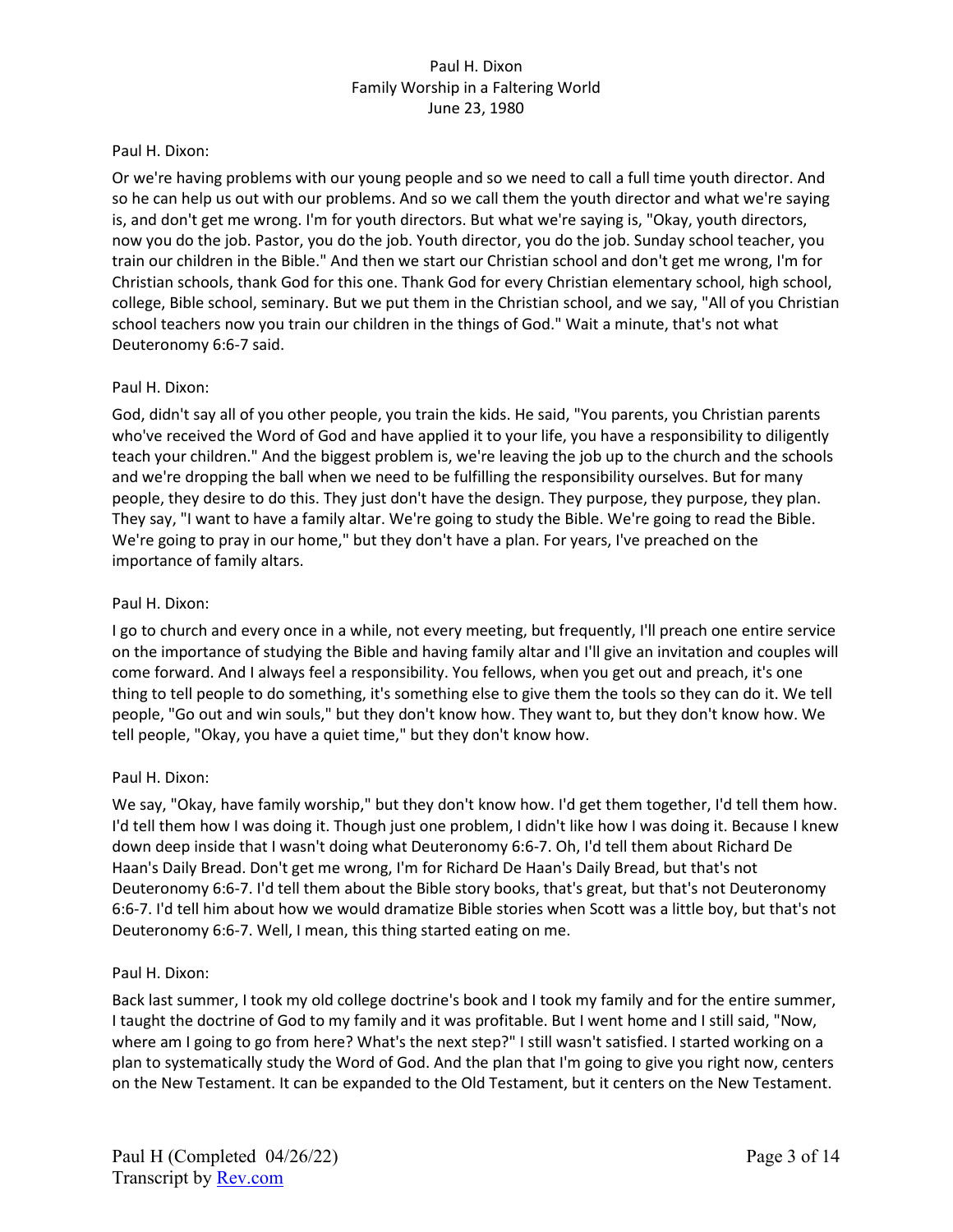I'm not saying that this is the only plan, but I do believe it is a plan. And perhaps God can use it in your life.

## Paul H. Dixon:

I would say the first thing you have to do, if you want to really study the Bible as a family, you have to make it a priority. If you are not going to make it a priority, forget it. You're going to have to say all of the things at school and at work and at church and everything else, somehow we're going to look at it, we're going to see what the schedule is. And a priority on this list is meeting together as a family, studying the Word of God.

## Paul H. Dixon:

I read Matthew Henry. I challenged myself last year to read through Matthew Henry's Commentaries. I didn't know what I was doing. Did you ever try and read that, it's great reading, but I didn't make it. I'm still working on it. You'll never make it in a year. But I read that introduction. Well, I'll tell you it's worth buying Matthew Henry's Commentaries just for the introduction. Matthew Henry says, and this what he said. He said, "In our home, we study to buy two hours every day." Isn't that's shameless. Two hours every day. He said my daddy he'd call the family and he'd sit us down and he'd teach us the Bible. He said, "He made us take notes." He said, "I'd be writing all the time." He said, "What you see in Matthew Henry's Commentary, basically I received at my father's knee." Can you imagine that?

## Paul H. Dixon:

A father who two hours a day, would systematically teach the Word of God to his family? Well, I doubt that any of us are going to be able to spend two hours a day. But I am going to recommend that if you want to, in a measure, fulfill Deuteronomy 6:6-7 set aside 20 minutes a day. 20 minutes a day, prime time, a goal. We're going to diligently study the Bible. Now we're ready to consider specifics. Choose a small book of the New Testament to be studied first.

# Paul H. Dixon:

I would like to recommend Philippians. You say, "Why Philippians?" Number one, because it's an excellent book. Number two, psychologically, if you'll use this plan, you'll finish the Book of Philippians, studying it as a family in a month's time. The goal in this study is to study a chapter of the Bible a week. And there's just something psychological to be able to look at each other in the family and say, "Hey, we finished a whole book of the New Testament. Don't start with Matthew. It'll take you seven months to get finished and you'll probably never finish it. But if you'll start with Philippians, you're on your way. Start with a small book of the New Testament. Sit down and choose two verses a week from the Book of Philippians to be memorized by every member of the family.

# Paul H. Dixon:

In other words you're studying four chapters in Philippians. You're studying a chapter a week. You're going to be memorizing eight verses from the Book of Philippians by the time you're finished. You don't have to take two from every chapter, you may end up taking eight from one chapter. But go through it, pick out the eight verses and assign these verses to every member of the family. Check up on them there to memorize two a week and have all eight of them finished by the end of the month. Be careful in selecting these verses that they're significant verses, they're important verses in the book, your children's ages will influence your selection. Some verses would be too difficult for younger children to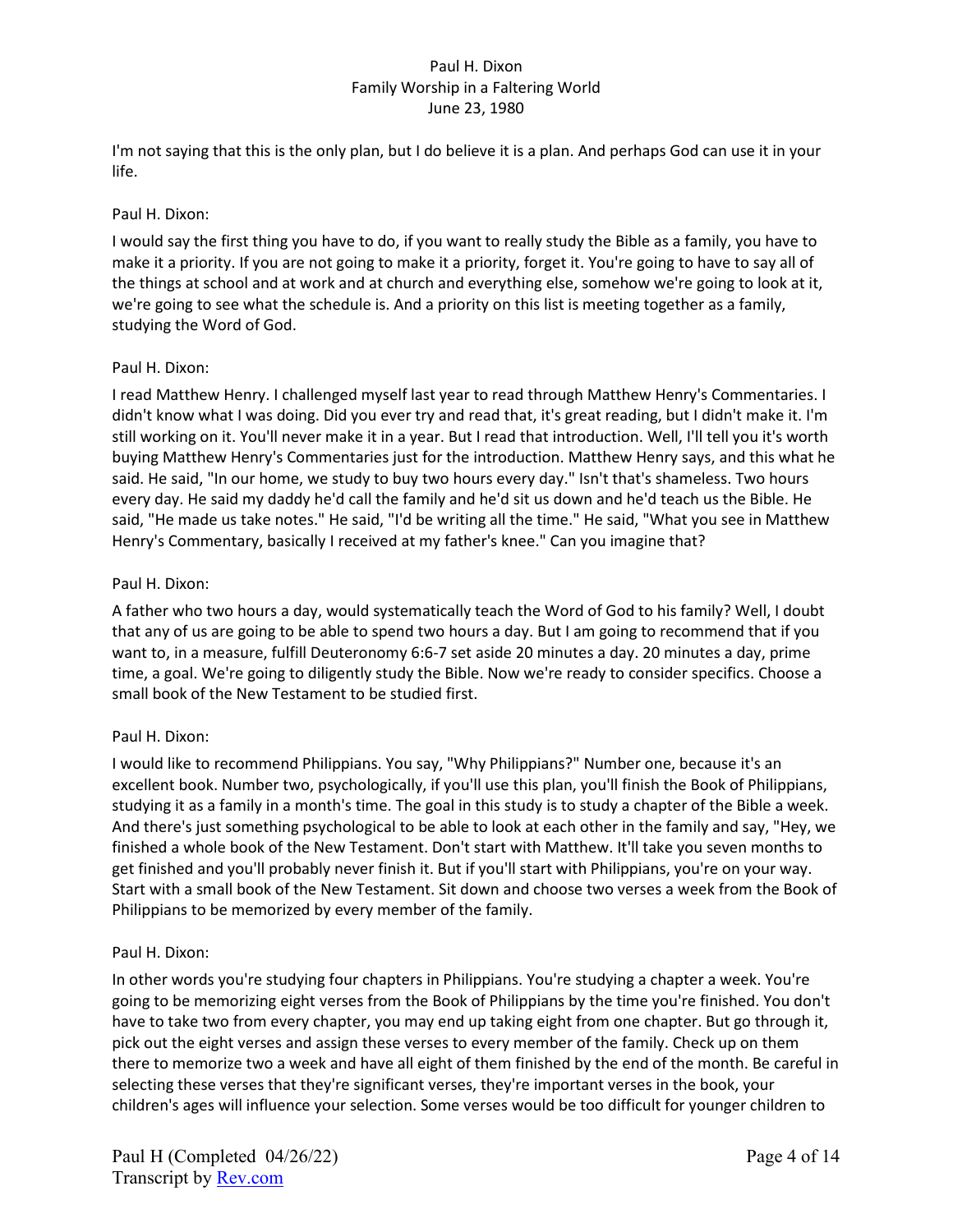memorize. Now, each person is going to be working on these verses in private. When the family meets for Bible study and prayer, they're going to be practicing saying these verses together.

### Paul H. Dixon:

Of course, at the end of the month, every member of the family will be able to say the eight verses. Now, the next thing you're going to do is encourage every member of the family to have his private devotions from the Book of Philippians. Begin to see what's going to happen here. Everything is zeroed in on the Book of Philippians. Private devotions for that month in the Book of Philippians. You say, "How are they going to have private devotions?" All right, make sure everyone has a readable Bible. Did you get that? A readable Bible? In other words, big print. Most of the Bibles that they're selling as children's Bibles shouldn't be sold at all. The print is so small that the average kid can't even see it. The only thing that makes it a children's Bible is a kid's picture on the front. Buy a Bible, you don't have to buy them an expensive leather bound Bible, buy them an inexpensive hard back skull field, but that has large print.

### Paul H. Dixon:

Make sure they have a readable Bible. Number two, every member of the family is going to have a notebook. Boy is this notebook important, good notebook. You're going to keep your list of memorized versus in your notebook. All of your private devotional thoughts will be put in the notebook. What you learn in family Bible study will go into that notebook. You're going to encourage the children to carry at least some of the paper, or all that notebook to church. And when the pastor preaches they're to take notes on the pastor's sermon, and it's all going to go into the notebook.

### Paul H. Dixon:

Every type of Bible study that's fed into that life is all going to go into the notebook. These notebooks will be kept for life, hopefully. So make sure that you make a reasonable enough investment that they'll withstand the years. With Bible, notebook, pen in hand, every individual is going to have his private meeting with God. Mark 1:35 says, in the morning, rising up or great while before day Christ went out and departed into a solitary place and there prayed. Every member of the family's going to have his place there at home. And Johnny's going to go in and Judy and mom and dad privately, and you're going to sit down. And the first thing you do is you open your Bible, the first chapter of Philippians.

### Paul H. Dixon:

Then you bow your head. And you say, "Lord, I can't understand this unless you give me the understanding." You ask God for help. And then you read the whole first chapter of Philippians. After you've read the entire chapter, you go back and you take all about four verses. You see, Philippians has 30 verses in the first chapter. So you're going to have to average about four verses a day to finish it in a week. Now make sure every member of the family is studying the same verses. If we're studying Philippians 1:1-4, and it's Monday, every member of the family is having his private devotions and he's zeroing in, he's reading the whole chapter, but he is zeroing in on Philippians 1:1-4. And he says, "What does that say to me?" And he takes this notebook and he writes at the top, Philippians 1:1-4 and he puts the date. And in three or four sentences, he writes down what that says to him.

### Paul H. Dixon:

Comes back the next day, reads the whole chapter again. But he's assigned five through eight. And he looks at five through eight. And he says, "What does that say to me?" And he writes it down. And the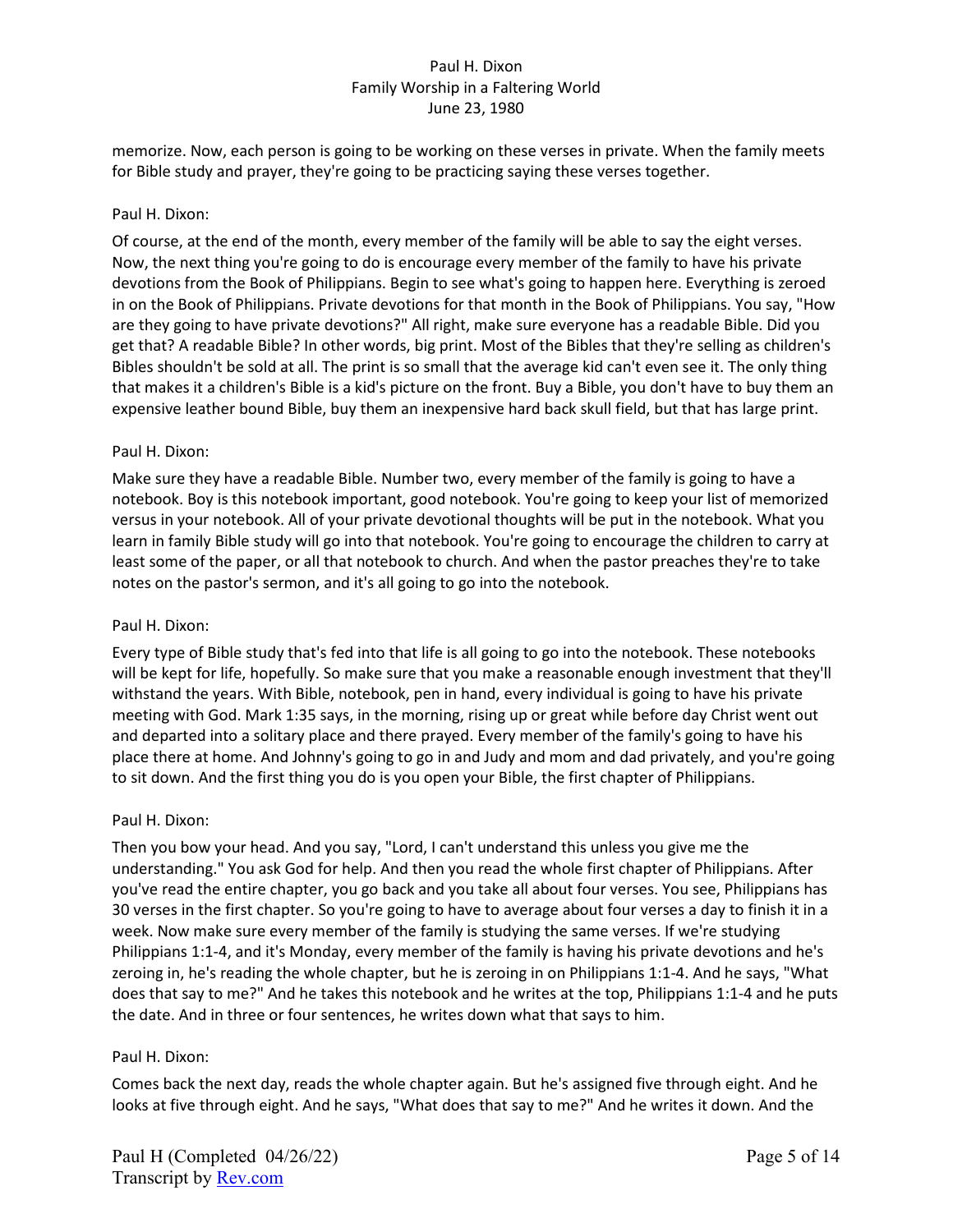result of this meditation, he's chewing it up. He's saying, "How can I make this work in my life?" It's not just casually going through these verses and saying, "Now I've had my quiet time," and close our Bible. We don't know what it says, but we're making it effective in our lives. We're meditating on it.

## Paul H. Dixon:

That's what Joshua 1:8 is saying to us. You're spending one week in Philippians chapter one. Children will need direction as to what verses will be studied. Everyone's studying the same verses. And as they're going through these verses, I don't want you to miss this, this is a very important part of it, every member of the family is encouraged to note any word he doesn't understand. Most of us read our Bibles and there are hundreds of words that we read and we have absolutely no idea what they mean. It's not that we don't know what the Greek meaning is, we don't know what the English meaning is.

## Paul H. Dixon:

What does the word righteousness mean in Philippians one? What does the word contention mean in Philippians one? What does the word old English word strait, S-T-R-A-I-T mean in that first chapter? The word conversation. Do we understand what Paul is saying when he states, some preach of good will. And he says, "How can something be an evident token of perdition?" What is an evident token of perdition?

## Paul H. Dixon:

We're noting, every member of the family, "Here's a word that I don't understand. Here is a part of a verse that I don't understand." And you're putting it in your notebook. I'd like to recommend that every household have a good English dictionary and every household invests in an Expository Dictionary of New Testament Words by W. E. Vine. You say, "I'm not a Greek student." You don't have to be a Greek student to use this. Would say out of all the tools that I would recommend, that would be number one, that every family ought to have, W. E. Vine's book an Expository Dictionary of New Testament Words. You can look up those words that you don't understand. Now, they're going to be some words that are not easy to define. They're going to be numerous verses that are difficult to understand, and they're going to be discussed as a family. And I can anticipate some parents sitting out there right now and you're visiting.

### Paul H. Dixon:

And you're not a preacher and you're not in Bible school. And you're saying, "What in the world are you talking about? You want me to tell my kids to come up with words and verse that they don't understand? And then we go to family Bible study and they say, "Hey, here's a word, what's that mean? And I don't don't know what it means. I'm going to be embarrassed to tears." Hey, you know [inaudible 00:21:53] one of the greatest things that could happen in your house? Is to have your kid ask you a question and you don't know what the answer is.

### Paul H. Dixon:

Be super, be a real learning experience for both of you. He'll find out what you've known all along that you don't have all the answers, and you just tell him so. "Hey, I don't know what that means. But I'll tell you what we're going to do. We're going to dig this out together." Thus is good for preachers to have people come up to us after services and ask us questions. And don't ever be afraid to say, "Well, I don't know what that means." That all of us good every once in a while to get nailed to the wall by somebody.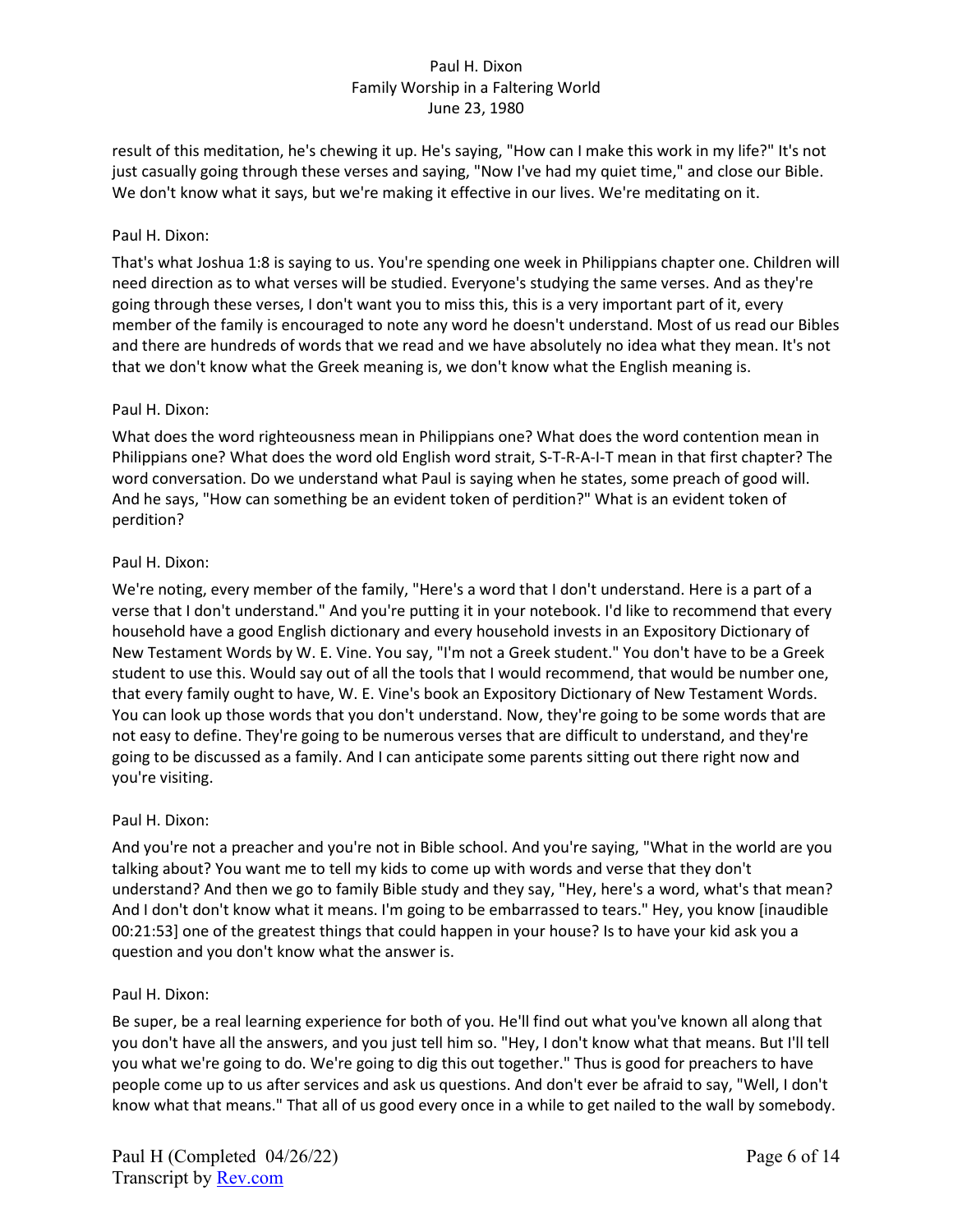Be willing to admit it, but be willing to put the time into it, to dig it out and try to find out what it is saying. Now I want to review. I want us to review. I've listed them like this. If you haven't listed them this way, maybe you'd want to.

## Paul H. Dixon:

Number one, we're establishing the priority of Bible's study in the home. Number two, we've chosen the book of Philippians to study. Number three, we've selected two verses to be memorized each week from Philippians. Number four, we've purchased readable Bibles and study notebooks for every member of the family. Number five, we've trained each one in how to have private devotions. Number six, we finished the first chapter of Philippians in one week. And then number seven, we've noted all words and verses that are not understood. Now we're ready to meet as a family. And I don't know what's best. The best time for you to meet in your house. It may be before you go to bed, it may at breakfast time, it may be at supper time, but whatever fits into your household, you're going to meet at this time on a general basis for family Bible study.

## Paul H. Dixon:

Now, there will be times when you'll need to make some adjustments as to time because of schedules, but overall, you're going to be consistent. You're going to sit down together. You're going to discuss it. You're going to make a decision, what time is best for us as a family. And you're going to take the first chapter of Philippians and guess what you're going to do? You're going to read it. Boy, I was training a family. We recently had another family with us on vacation for a week. And so I took the wife and three little boys, the dad was still back working and Pat and Scott and I were going through this. And so I said, "Well, you're going to do it with us." And man, they're working on their verses and everything. And we're practicing. And the little kid came up. He says, "Hey," he says, "Mama, when in the world are we going to leave John 16?"

### Paul H. Dixon:

We're reading John 16 every morning for devotions. We're memorizing in John 16. We're having fire family Bible study in John 16. He got the message. We're trying to saturate ourselves that week with the 16th chapter of the gospel of John. I believe that kid probably knows John 16 now like he never knew it before. You're going to sit down as a family and you're going to read Philippians one. And you're going to go back and you say, "Johnny, what'd you get out of the word this morning?" And he's going to read it out of his notebook what he got in private devotions. "Judy, what'd you get this morning?" And she reads and mom shares and dad shares. And you pull your thoughts and the blessings that you received in private devotions from Philippians 1:1-4. And you talk about those words that you can't understand. And those verses that are difficult to understand.

### Paul H. Dixon:

You're going to have a prayer time together. And I'll talk about that a little bit later. Now I'm sure that some of you are saying right now, "I just don't think I could do this because I just don't know enough about the Bible." I'd like to give you some suggestions. If you're studying Philippians, go out and buy an inexpensive paperback commentary on the Book of Philippians. Let me recommend one. For a dollar and a quarter you can buy, Be Joyful by Warren Wiersbe. That's the best dollar and a quarter you'll ever spend on Philippians. And you can probably find an in expensive paperback commentary on every New Testament book that you study. Go out and buy that, and it'll help you to teach it to your family. I am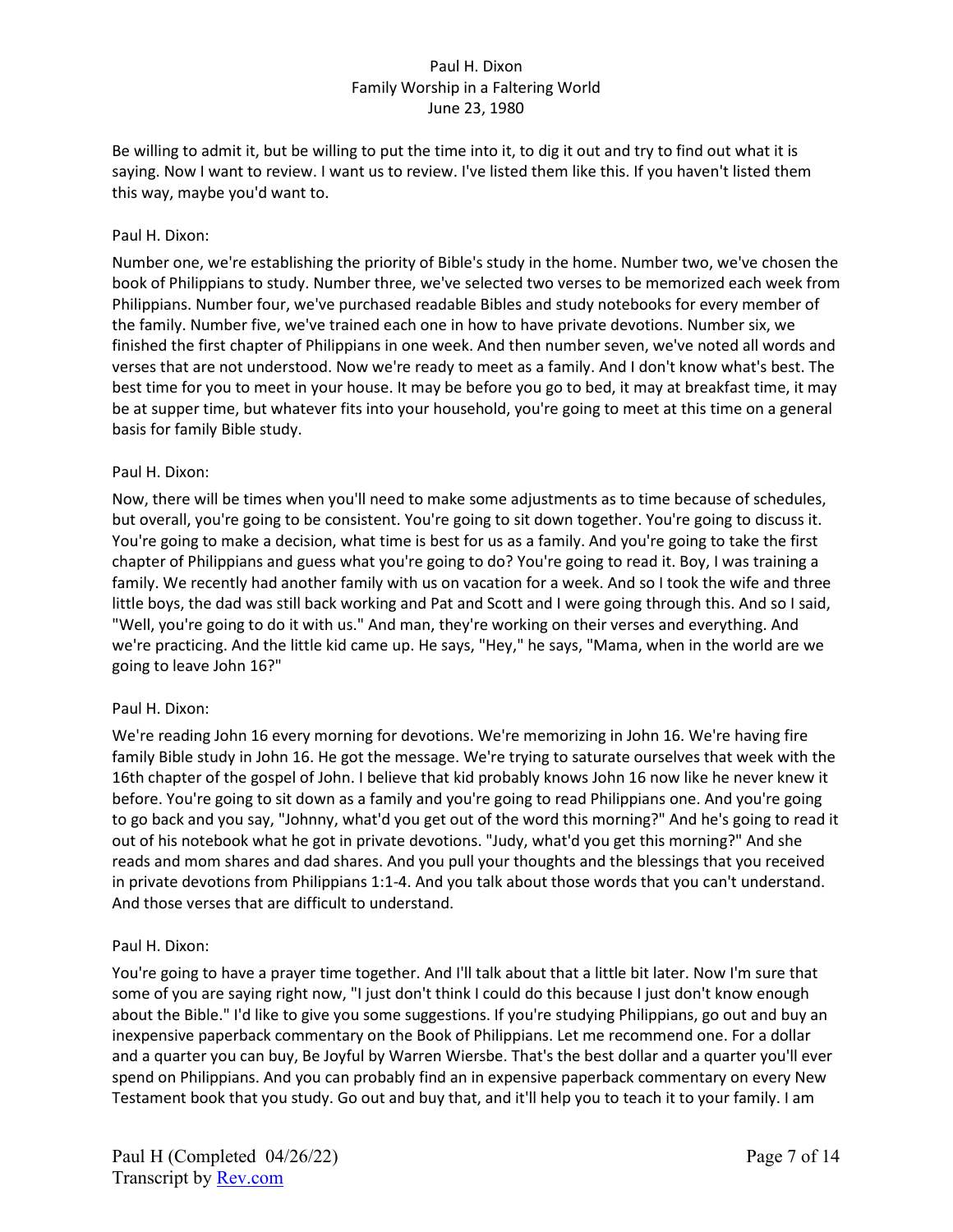recommending every place I go that every family have a copy of Warren Wiersbe's New Testament notes.

## Paul H. Dixon:

I was in his old church, Calvary Baptist in Covington for meetings a few weeks ago, back in May. And Mrs. Estep told me, she said, "We are receiving so many requests for those sets." She said, "We don't know why, but there's suddenly been explosion of requests for Warren Wiersbe's New Testament notes." I said, "I think I know why. I am recommending that every family in America have a set of those notes." It'll help you to teach Philippians. Let me tell you how to order them. It'll cost you \$5. \$5, can you bleed a big set of mini graph notes on New Testament, \$5, your right to Calvary Baptist Church, West Southern and Tibbatts, T-I-B-B-A-T-T-S. Covington, Kentucky 41015.

## Paul H. Dixon:

Calvary Baptist Church, West Southern and Tibbatts, Covington, Kentucky 41015. If you like, you can also order a set of his Old Testament notes, but we're especially recommending the New Testament notes. Build a family library, a paperback commentary in every book you study. The set of these notes, vines book, a good concordance, a good Bible dictionary, a good Bible handbook, acquaint your family with these tools and how to use them. And some of you're saying, "I have younger kids. How does this work with the little kids?"

## Paul H. Dixon:

Can everyone follow this, please? Let's stop selling these little kids short. Boy in America, we're supposedly so far advanced, but if you begin to study 100 and 150 years ago, kids 150 years ago probably knew more by the time they were six years old than most kids who graduate from junior high school in our day, they didn't sell them short. I get so tired of this Sunday school material and they teach them how to cut out things and color and... Listen, we need to start teaching some doctrine in our Sunday schools.

# Paul H. Dixon:

We need to get some kind of publishing houses that believe that these kids have some minds and we'll give a challenge to these kids when they're primaries and when they're beginners, and when they're juniors. We need to teach us some doctrine in our Sunday school. And I'll tell you what, those little kids who can't read yet to memorize better than you can. Oh, they can memorize. Boy, those little kids they'll work at it. I couldn't get over these little guys that we had with us on vacation, man, they're sitting out there with their Bibles and the three brothers. I think one was 11 and one was six and the other was eight.

# Paul H. Dixon:

And they're practicing on each other and saying it back and forth. What a thrill? The little ones can memorize those verses when they... Have them in your family time even if they can't read, when they can read, they'll just be assimilated into the program. Oh, you say, where do we go after we finish Philippians? Go to Colossians. You've studied Philippians in a month, why don't you take another small book of the New Testament? And this is certainly optional, but take another small book of the New Testament the next month. And by the third month, why don't you take one of the gospels? I would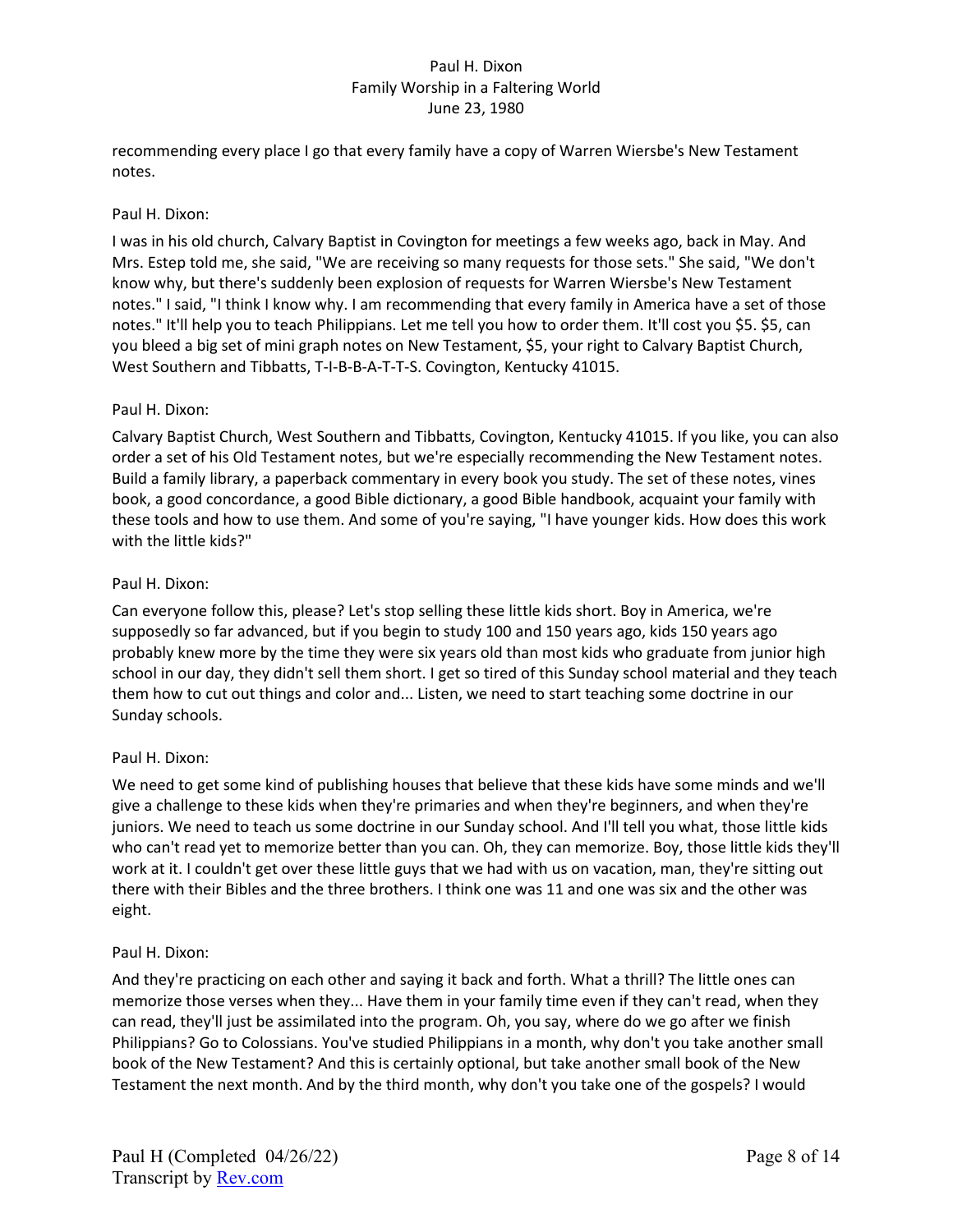recommend the gospel of John. I have never been so thrilled in Bible study as I have the last 17 weeks in the gospel of John.

## Paul H. Dixon:

Unbelievable. 21 chapters in this book, it'll take you 21 weeks to finish it. But what you'll have after those 21 weeks, don't take the gospels consecutively. I just came up with this. I think this way we're going to go. We took about seven or eight books of the small books first. And then we moved to John. We should have moved to John sooner, but I'd say after a couple small books to wet your appetite and to kind of get this thing in gear and work out the rough places, then moved of the long one, the gospel of John.

## Paul H. Dixon:

And after you finish the gospel, I wouldn't take too long ones together. I'd move to another short one. Take John's epistles. See? And after you finish his epistles, take the Book of Revelation. What a thrill? Suddenly see how what Paul is saying in the gospel, dovetails what he's saying in the epistles and that'll all carries over into the Book of Revelation, and you'll be studying everything that John wrote right together. It'll help you as a family. It'll help you as a person. In five years, you will complete the New Testament. Five years you'll finish the New Testament with this method. You will have memorized 520 verses as a family.

## Paul H. Dixon:

And I believe that you'll find some who will really apply themselves, will probably know more about the New Testament than many of our young people who graduate from our Bible schools. And we will have done it in the home and that's where God says it's supposed to be done in Deuteronomy 6:6-7. It's a plan. It's not the only plan, but at least it's a plan. Upon completing the New Testament, perhaps you'd like to go the Old Testament. Now, maybe you'd like to take your children through the New Testament two or three times, depending on what age you start them. With us, we'll just finish the New Testament before my son will be graduating from high school. You say, "But what about after all the kids are gone?" Where in the world did we ever get the idea that we're doing this all for the kids?

# Paul H. Dixon:

One of the biggest mistakes that's being made in the American home is that our homes are child centered instead of husband, wife centered. And we do everything for the kids. And then we read in the newspaper people have been married 25 years and they get a divorce. And we say, "How can people put up with each other for 25 years and then finally throw in the towel? Just doesn't make sense." Sure it does. They lived for the kids for 25 years. And then the kids got out of the house and they looked at each other and said, "Who are you?" They didn't know each other. All these years they'd been pouring themselves into the kids and they don't know how to get along with each other. Do you want to be a good father? Let me tell you how to be a good father. Be a great husband. You want to be a good mother? Be a great wife.

# Paul H. Dixon:

You ask any teenager where he would rather have mom and dad love each other or love him or her, that is the teenager. And that teenager will say I would far rather that mom and dad love each other. We need to have a husband, wife centered relationship in that home and not a parent child relationship.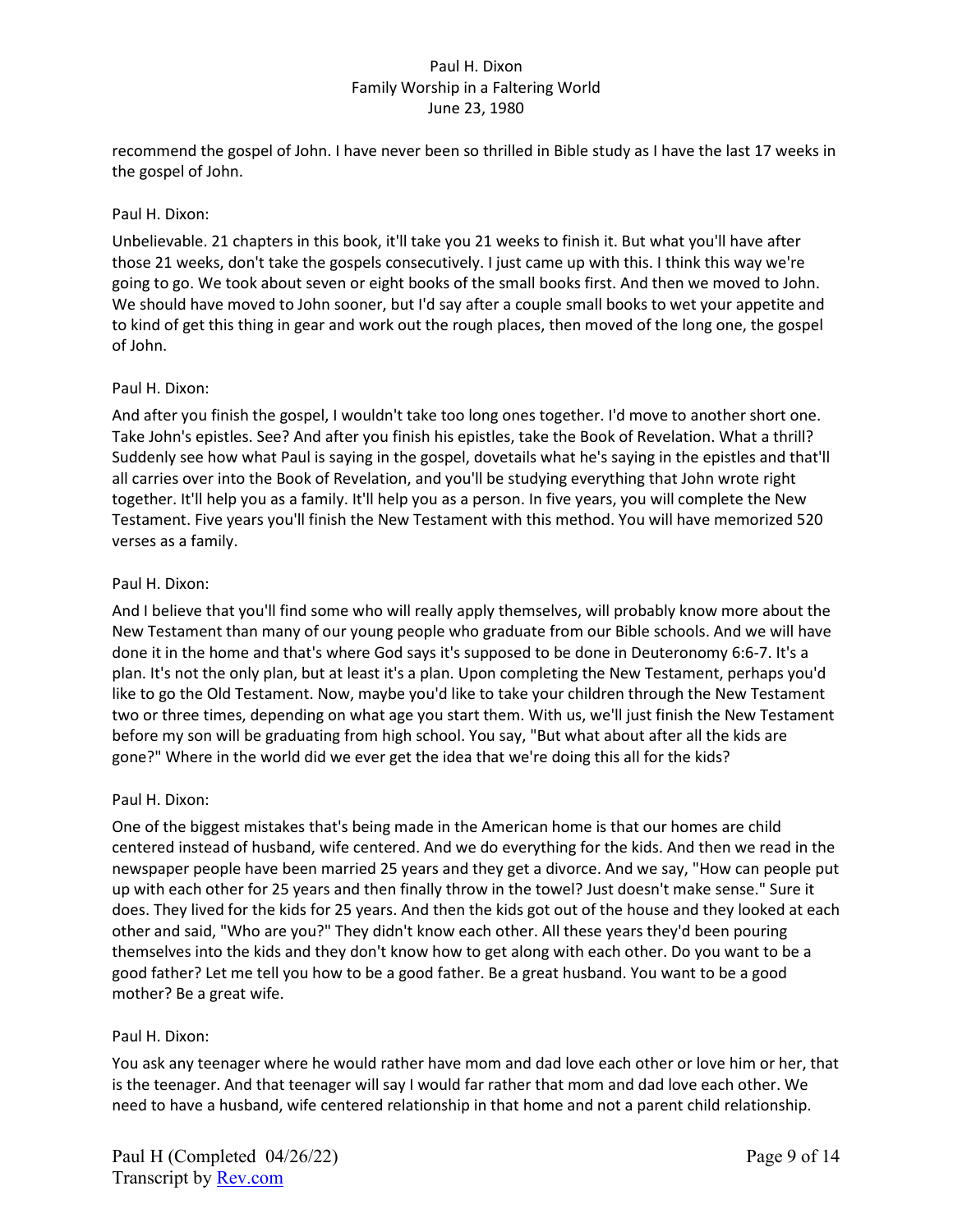And we're not just having family Bible study so we can inform our kids. Listen, dad, you need it and I need it. I need to do this because I need all the study I can get. Man, I'll tell you, I have learned just as much in the studies as we've been in them for about a year now, as my son has. My wife needs this and your wife needs it and the whole family needs it. And when the kids are gone, you stay at it, husband and wife, mom and dad staying in the Word of God, studying the Bible together, memorizing the Word of God together.

## Paul H. Dixon:

And the kids come back and they're married now and the guy's saying to his wife, he says, "You're going to have an experience tonight because you're going to sit on a family Bible study like you've never attended before. When I was a kid, my mom and dad used to train me the Bible. And would you believe that they're still training each other in the Bible?" And then they come back five years later, they're bringing the grandkids and they're saying to the grandkids, "And you know what we do at home? You know how we train you in the Bible? You're going to see that grandma and granddaddy do the same thing because that's what they did with us when we were at home." That's a kind of consistency and faithfulness generation from generation that we need in Christianity today.

## Paul H. Dixon:

Let's review. I'm souled on review. Let's go back over it, make sure you have it. We're talking about family Bible study now. Incidentally, I left out of portion I have to throw in because there's so many pastors here. Back in February, worry, I've been souled on this thing. When I get excited about something, I talk about it. And so every pastor I'm with, I have something else I'm working on. I am working on a discipleship program one on one that is structured, that shows you how to take a new convert or a weak Christian, and give him to one of your deacons or one of your Sunday school teachers. And they put something in their hands so they can train them systematically in the Word of God. I believe there's a great need for this today. Something that's structured. And I was sharing this with a pastor and he said, "Would you take all of our people in Sunday school and give it to them?"

### Paul H. Dixon:

Well, I said, "I've never done it publicly before, but if you want me to do it, I'll do it." So he got all the adults and the young people together in combined Sunday school rally and he had them together. That pastor got so excited. He said, "I'm going to implement this in my church program." He said, "I'm going to preach once a week from the chapter that my people are studying at home."

### Paul H. Dixon:

He said, "I'm going to see to it that any tools that my people need..." He said, "I'm going to write to that Calvary Baptist Church that I'm going to order about 100 copies of Warren Wiersbe's New Testament notes. I'm going to have them right here at the church so my people can buy them with the church. They don't have to write off, they can get them right here from us." He said, "I'm going to go down the bookstore and I'm going to get as many of those Be Joyfuls as my people want while they're studying Philippians so they can get them right here at the church." He said, "I'm going to help them pick out verses to memorize." He said, "We're going to dovetail this whole thing together." That's what it's all about.

Paul H. Dixon: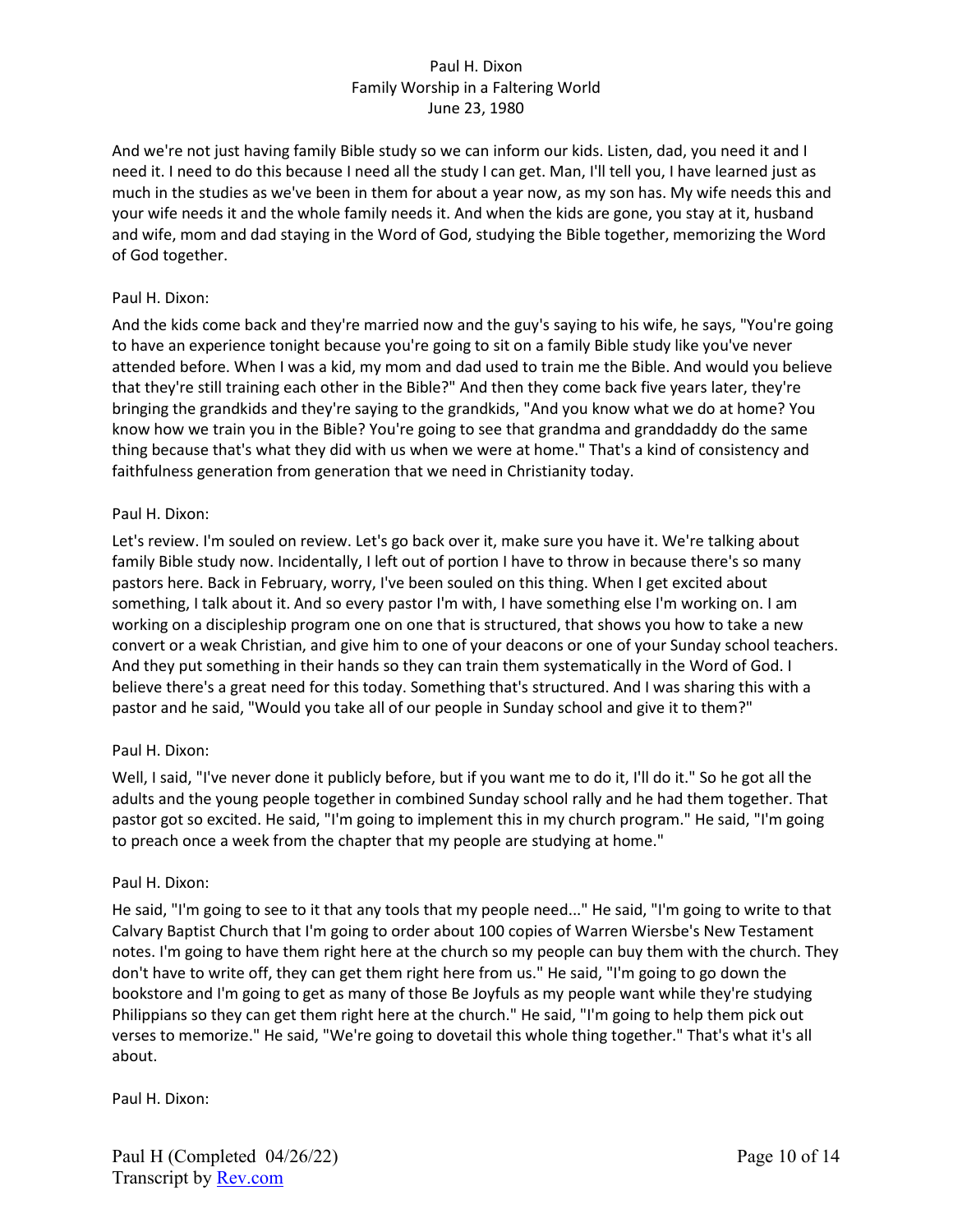The life from the family and the church and it's all are working together. You can make this part of your church program. You can encourage it. You can teach it. Well, let's go back. I got a bunch of letters. I don't know whether you evangelist ever had this happen or not. But this event, I like this guy, this young fellow first church he's ever pastored, he's doing a great job. I went in that church they had 80 prospects. Now at the first night, they said, "Here are the 80 people that we're praying for trying to reach," I couldn't believe what God did.

## Paul H. Dixon:

The Wednesday night after the meeting closed, I think he waited a couple weeks. He gave all the people paper and asked them to write me a letter, write then a note on what God had done in their lives that week of meetings. I bill that's the only time I've ever had that done. It thrilled me. I got a big envelope with all these slips of paper cramped into it. And you talk about having a field day, man, I'd sit there on those couch at couch, and I'd read that and I'd read, how what God was saved or how the Lord worked in my life or what... You know what most people said? 75% of them, they said out the whole week, it was that Sunday school time and that thing on family Bible study that helped us the most.

## Paul H. Dixon:

One man said, "Would you believe I had to go out and buy eight notebooks Monday." Let's review. Number one, use a specific time for study. Number two, reading the chapter together. Number three, sharing individual notes from private devotions. Number four, discussing difficult words and verses. Number five, you're explaining and reviewing the memorized verses. And I emphasize this, explain those verses they're memorizing. They can memorize those words and have absolutely no idea what that verse is saying. Explain it and review the memorized verses. Number six, using Bible study helps.

### Paul H. Dixon:

Number seven, we're finishing Philippians in four weeks. Number eight, we're moving on to the next book for study. Now another very important part of family worship in a faltering world is prayer. Many years ago, someone suggested to me the following format for a prayer list. And I believe you can use this as a family and you can also use it as an individual and I'd like share it with you. A prayer list. Monday, you pray for the unsaved. One of the best ways to motivate every family member's involvement in evangelism is to make them conscious of lost souls. There's no better way, no better method of doing this than through prayer. And so on Monday in the notebook, you list the unsaved that you're praying for. On Tuesday, you pray for the brethren, the friends in Christ, their buddies, neighbors, people at church, Christians, you pray for the Christians on Tuesday.

### Paul H. Dixon:

John 13 34 35 says a new commandment I give unto you that you love one another. It goes on to say that by this shall all men know that you are my disciples, if you have loved one to another. One of the best way to love people is pray for people. For somebody you don't like, you got a problem with someone, pray with them, you'll probably like them and love them after that. That's right. Change your whole attitude toward people if you pray with them.

### Paul H. Dixon:

Wednesday, pray for the local church, local church ministries and its needs. Man, I'm souled in local church. That's why I'm for organizations like Baptist International Missions and mission groups that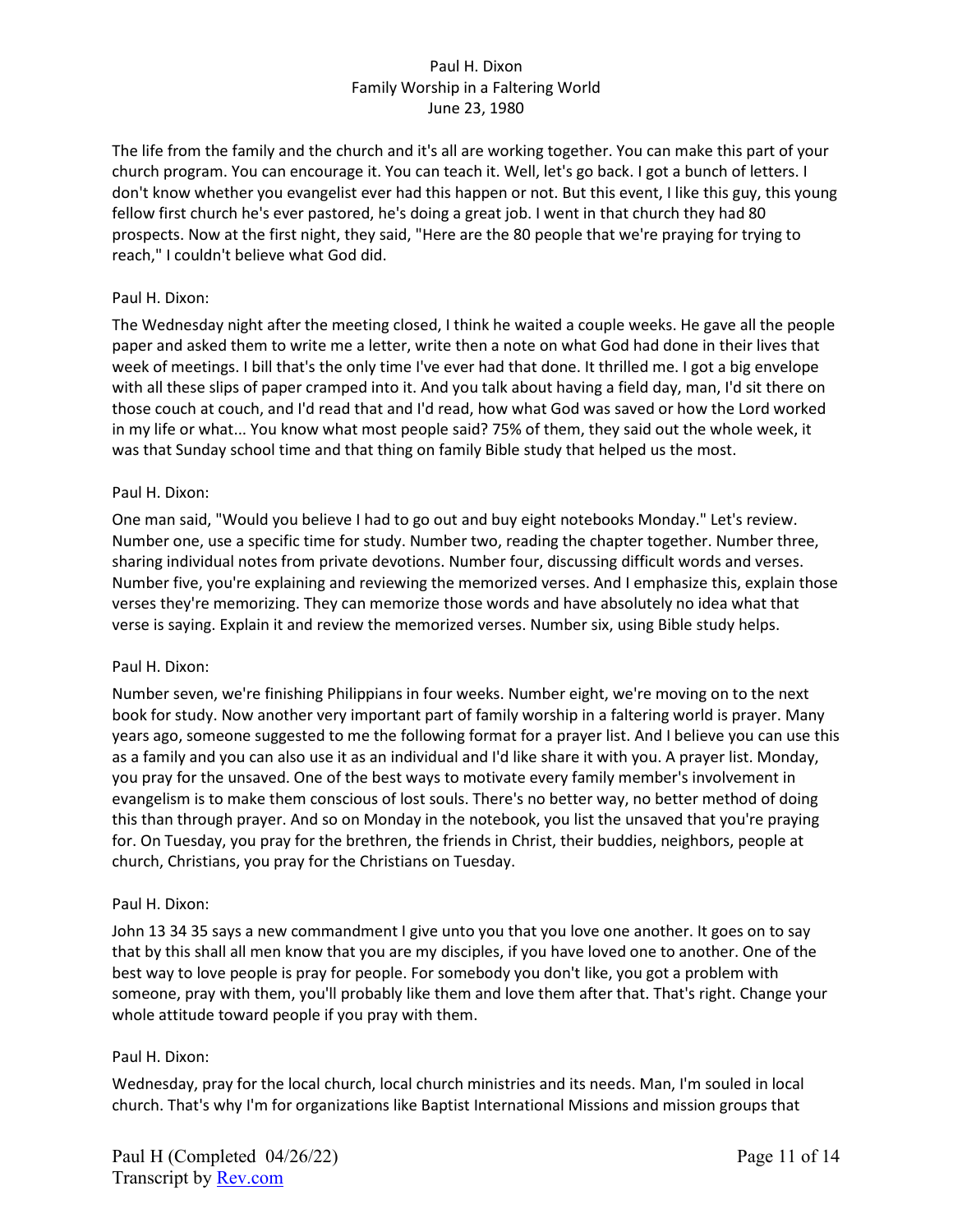believe in the local church. I just want to throw this out for you. Now, this is something that is totally unrelated to what I'm saying this morning, except that I did say pray for the church. We need as missionaries and evangelists to support the local church. And let's stop, let's stop draining the local church for our personal needs and let's encourage people to support God's work through the local church.

## Paul H. Dixon:

I'll say it once, I don't care whether you agree with me or not I just want to tell you how God's convicted me. I do not take a dime from any individual. Say you mean it, I mean that. No one writes to me and sends me money. I don't want it. I tell them I don't want it. Any money that comes to me comes through that love offering in the local church. And I want you to know, God wonderfully takes care of me through the local church. I'm not going to give you some poor, sorry, tale about how poverty stricken I am as [inaudible 00:40:58]. I am wonderfully taken care of through the local church. And you know why? Because God teaches that if you'll honor Him and you'll honor the institutions that He starts, He'll take care of all of your needs.

## Paul H. Dixon:

You missionaries get your support through the local church and you'll be better off. Now you may not agree with it, I'm just telling you that you get your support through the local church and you have an organization behind you. You get your support through an individual and brother, you can be out there and they can cut you off so quick, you won't know what happened to you. You be supported by the local church and you evangelists, if you keep going in there with all your projects and trying to get people through your letters to send you money, to take care of you, you are the death of evangelists today. We need evangelists who support the local church and the pastor.

### Paul H. Dixon:

We need missionaries who do it. Thank God for Tennessee Temple Schools, you know why this school is so great? Because it's built around a local church. Most of the schools that are having problems today financially in every way, just wish that they could have the situation of a local church, a local church centered school like Tennessee Temple has. When people ask me about Tennessee Temple, I say the one thing as far as I'm concerned that makes it surpass all other schools in America is because you're not only learn in the classroom, but you learn in the local church. What this church is, it's built around the church.

### Paul H. Dixon:

Well, I was talking about praying for the church, right? Pray for that pastor. Pray for all the workers, pray for the Sunday school, pray for the new converts, pray for the local church on Wednesday. Just as surely as God established, the home has established the church. It must be supported because God supports. I'm tired of all these organizations going around and they want our support and they put down the local church and tell how the local church is found. I'll tell you what, I challenge them to show me in the Bible where their organization exists. You can't find it, but I can show them in the Bible where the local church exist.

Paul H. Dixon: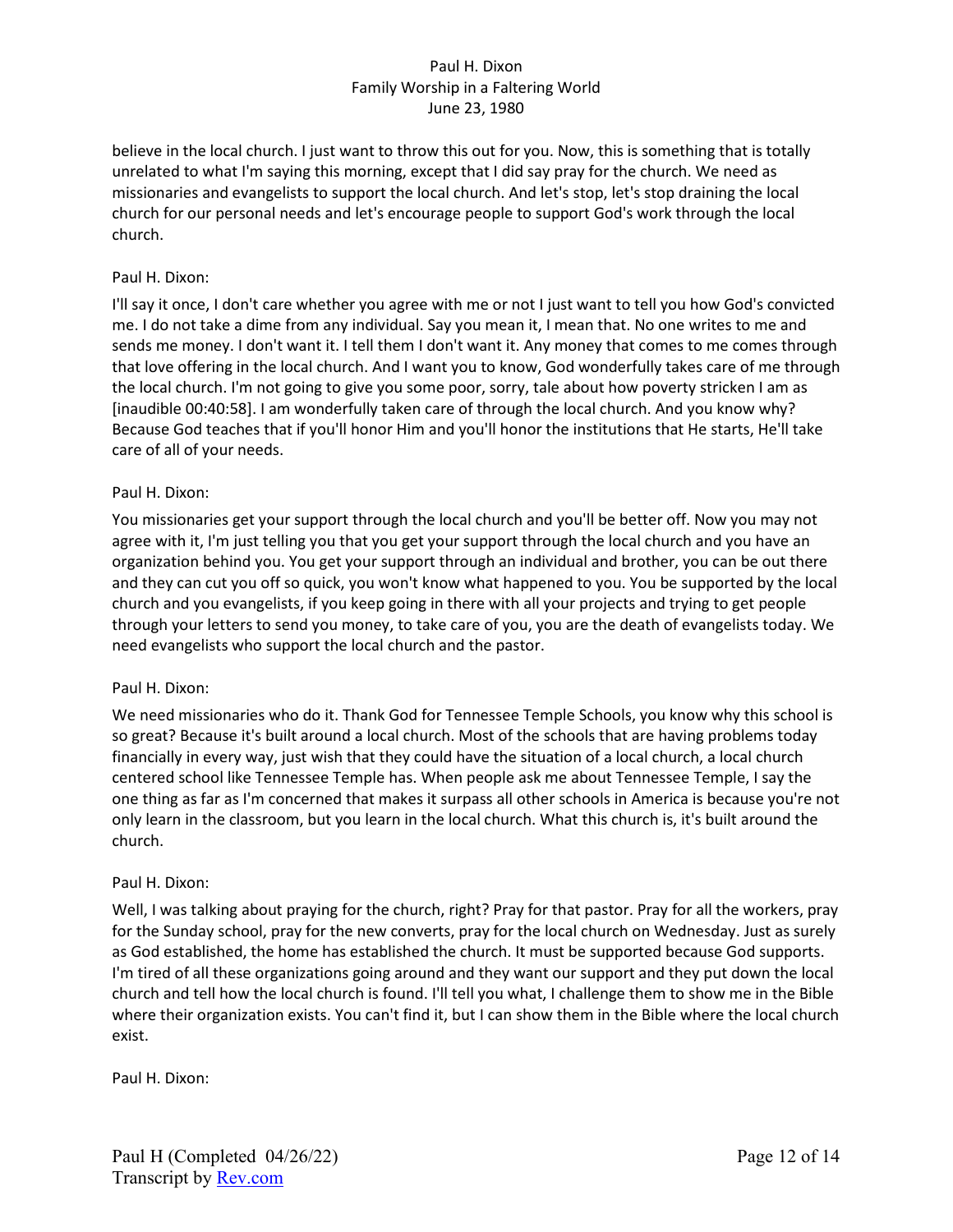Thursday, pray for home missions. That means rescue missions. That means the camps and all of us as evangelists would appreciate if you'd put us on that list. Home missions, evangelists, camps, children homes, missions, schools. That's when you ought to be praying for Tennessee Temple and all the Christian schools. "You mean you pray for all the Christian school?" I sure do. I pray for just about every Christian school in America on Thursday. "You mean..." Yeah, that's right. I pray for them too. "You mean you pray for evangelists?" Yeah. I pray for that evangelist too. Oh, you say I would and I would. Yes sir. Pray for every Christian school, you pray for all those evangelists. You may not agree with all them, pray for them anyway. How do you expect them ever get things straightened out if you don't pray for them? Quitting knock them and start praying for them, it'd be better off.

# Paul H. Dixon:

Friday, pray for foreign missions And you put down the names and this is the way to acquaint your children with missionaries. The names, the laces, the [inaudible 00:43:58], the harvest mission. Well, whatever they are, the boards and all those who are home, as well as those who are on the field, you pray for Dr. Freeney. You pray for Wendy Kempton. You pray for these men who are heading up these mission board, who stay here. And those who work with them and the needs at home, as well as the needs on the field. Prayer letters will be helpful in guiding you as you pray.

## Paul H. Dixon:

Saturday, you pray for personal requests. You have a bank note that's due. You're having problem with losing your temper. The test that has to be taken or decisions that have to be made, personal needs. And you include these personal requests every day that you pray. When you're praying for the unsaved on Monday, you're including those things on Saturday. Sunday is a day of praise, we need more praise today. Psalm 150:6 says, let everything that has breath praise the Lord. Praise ye the Lord, praise God for all the answers to prayer and what he's in your family. Family worship is our privilege and it's our responsibility.

# Paul H. Dixon:

Ephesians 5:16 says, redeeming the time because the days are evil and I don't know of a better way to do it than to have a kind of a plan, at least some plan like we're talking about today. I want to close this out with one verse of scripture, on the most powerful verses in the Bible, Genesis 18:19. Genesis 18:19, incidentally, you have any questions? Don't hesitate if you see me walking around sometimes say, "There's something I didn't understand." Or if you have any suggestions, man, I'm open for all the suggestions you can give me. This is in manuscript form, I don't usually use a manuscript like this when I preach, but this is in manuscript form, it's going to be printed in the next few months and anything you can give me to add to it, I'd just love to have it.

### Paul H. Dixon:

Genesis chapter 18:19, God is about to pronounce His blessing on a man by the name of Abraham. One of the most blessed, one of the most greatly used of God's men in the Old Testament, Abraham. And why does God so bless him? Verse 19, before I know him, God says that he will command his children and his household after him, they shall keep the way of the Lord to do justice and judgment that the Lord may bring upon Abraham that which He hath spoken to him. God, why you going to bless that man? I'll tell you why I'm going to bless Abraham. Because he knows how to train his family after me.